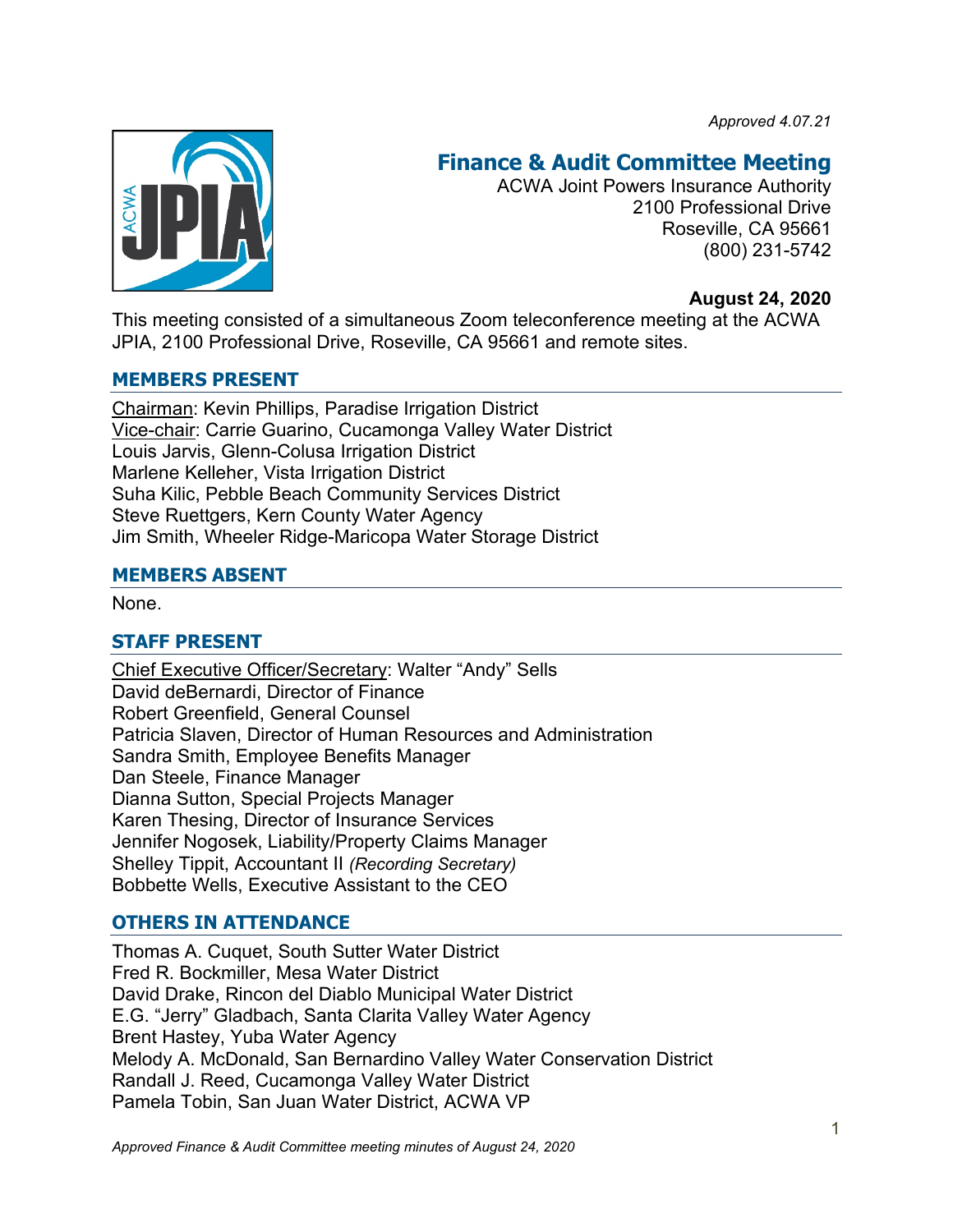Bruce Rupp, Humboldt Bay Municipal Water District Richard Babbe, PFM Asset Management Sarah Meacham, PFM Asset Management

## **WELCOME/INTRODUCTIONS**

Chairman Phillips welcomed everyone in attendance.

## **CALL TO ORDER AND ANNOUNCEMENT OF QUORUM**

Chairman Phillips called the meeting to order at 10:02 a.m. He announced there was a quorum.

### **ANNOUNCEMENT RECORDING OF MINUTES**

Chairman Phillips announced that the meeting would be recorded to assist in preparation of minutes. Recordings are kept 30 days following the meeting, as mandated by the California Brown Act.

### **ADDITIONS TO OR DELETIONS FROM THE AGENDA**

Chairman Phillips asked for any additions to, or deletions from, the agenda; none requested.

#### **APPROVAL OF MINUTES**

Chairman Phillips called for approval of the minutes of the May 14, 2020 meeting.

M/S/C (Ruettgers/Kilic) (Guarino-Yes; Jarvis-Yes; Kelleher-Yes; Phillips-Yes; Smith-Yes; Ruettgers-Yes; Kilic-Yes): That the Finance & Audit Committee approve the minutes of the May 14, 2020 meeting.

### **MEETINGS ATTENDED ON BEHALF OF THE JPIA**

None reported.

### **INVESTMENT POLICY**

Mr. deBernardi reported that the current Investment Policy was approved by the Board of Directors in December 2019. Every year, per the JPIA Bylaws, the Investment Policy must be approved by the Board of Directors.

After review by JPIA's investment advisor, PFM and staff, staff proposed two minor changes to the policy:

- 1. Add reference to the California Water Insurance Fund
- 2. Increase the maximum amount able to deposit to LAIF from \$50 million to \$75 million.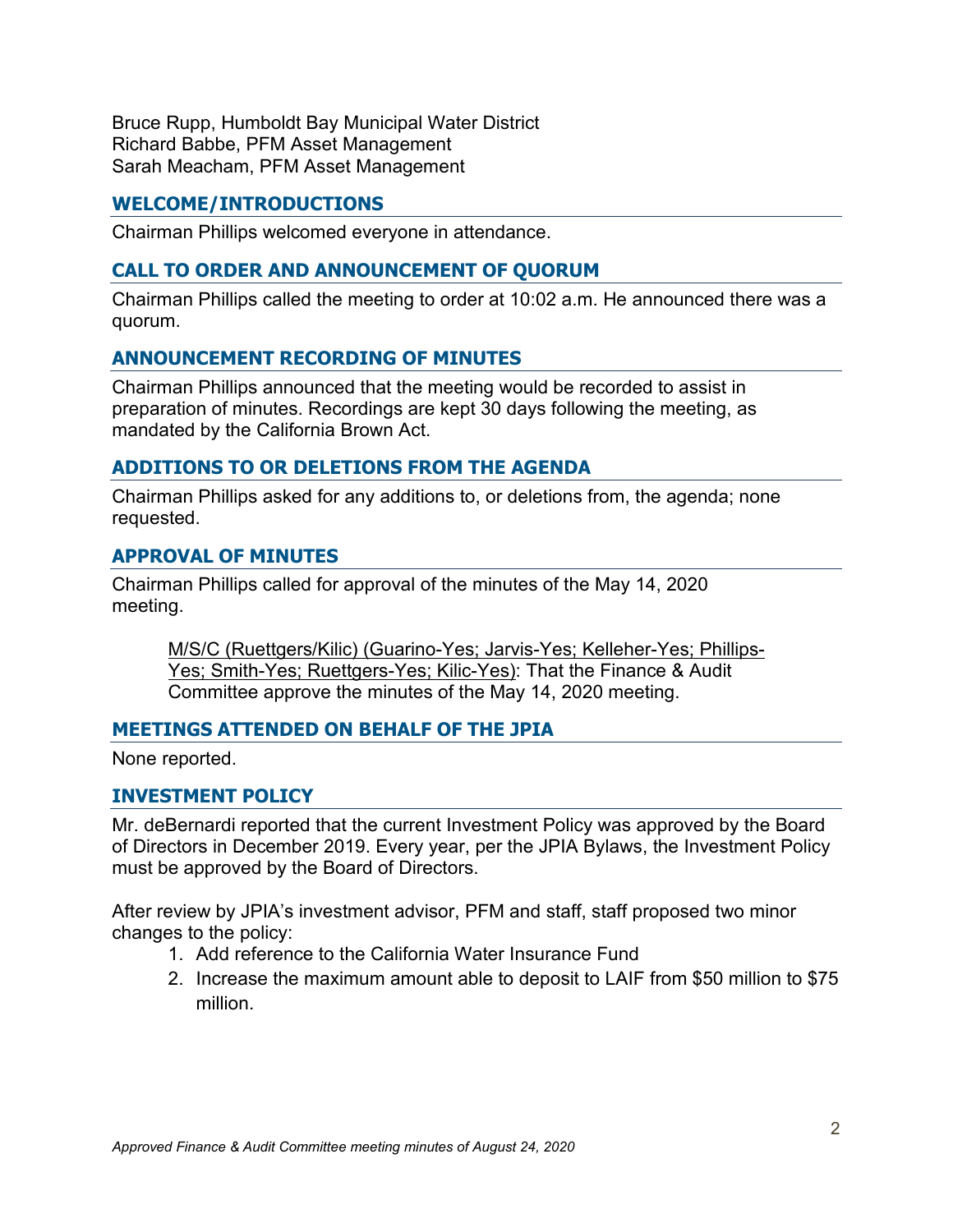M/S/C (Kelleher/Smith) (Guarino-Yes; Jarvis-Yes; Kilic-Yes; Kelleher-Yes; Phillips-Yes; Ruettgers-Yes; Smith-Yes): That the Finance & Audit Committee recommends that the Executive Committee Approve the Investment Policy and to forward to the Board of Directors at their next meeting for final approval.

# **LONG-TERM INVESTMENT POLICY**

Mr. deBernardi introduced Mr. Babbe and Ms. Meacham representing PFM to present a summary of the Investment Portfolio which they manage for the JPIA. This presentation included commentary on the current market and thoughts about managing the investments going forward.

Mr. Babbe began his presentation with an overview of the economy, labor market and a 2020 second quarter review of JPIA's economic portfolio. While we have seen current labor market struggles due to COVID-19, the unemployment rate has declined since April 2020 and interest rates are expected to remain low for an extended period of time. Mr. Babbe noted that with the election and COVID-19, JPIA's long term investment strategy and discipline manner remain key components.

Ms. Meacham began her presentation with a second quarter 2020 recap. The JPIA's total return on the portfolio since inception has outperformed the Bank of America/Merrill Lynch 1-5 Year U.S. Government Index benchmark by an annual average of 0.31%. The portfolio continues to be well diversified and in compliance with policy and code.

# **INTERIM FINANCIAL STATEMENTS**

Mr. Steele presented an overview of the June 30, 2020 Monthly Interim Financial Statements. He provided examples of how the Interim Financial Statements including charts and graphs used by the JPIA.

# **CAPTIVE UPDATE**

Mr. Sells that since the last report to the Committee:

- The JPIA has ceded approximately \$16 million of projected losses for the 10/1/19-20 Liability Program year to the CWIF effective October 1, 2019.
- Implementation of the CWIF Investment policy began January 2020.
- January 2020 the JPIA transferred \$12 million of the Liability Catastrophic Reserve Fund to the CWIF authorized by Board of Directors resolution.
- May 2020 the JPIA transferred another \$10 million to CWIF
- As of June 30, 2020, the book value of the CWIF portfolio was \$41,255,000 vs. a market value of \$41,787,000

# **MISCELLANEOUS**

Future Agenda Items None stated.